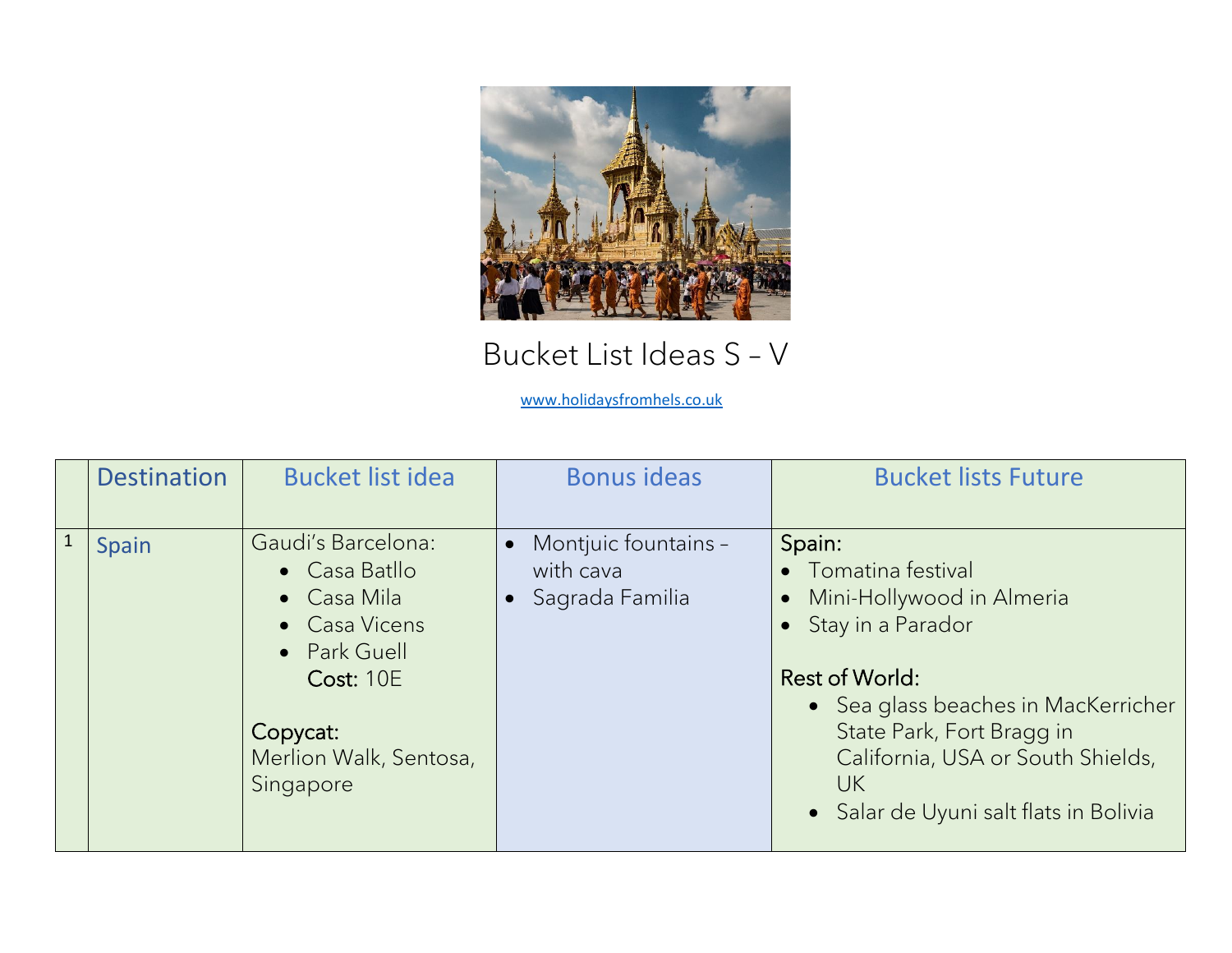| $\overline{2}$ | <b>Thailand</b>          | Grand Palace, Bangkok:<br>Emerald Buddha<br>Royal ashes in<br>$\bullet$<br>golden Phra Si<br>Rattana Chedi<br>Jewelled library<br>Phra Mondop<br>• Throne Hall<br>Cost: £11<br>Nearby: Temple of<br>Reclining Buddha | • 3-day Chiang Mai<br>elephant/rafting trek<br>Cost: from £80                                                                                   | Thailand:<br>• Songkran 3-day water festival/fight<br>White temple, Chiang Rai - Wat Rong<br>Khun<br>Rest of world:<br>Stay in an Italian conical Trullo                                                                             |
|----------------|--------------------------|----------------------------------------------------------------------------------------------------------------------------------------------------------------------------------------------------------------------|-------------------------------------------------------------------------------------------------------------------------------------------------|--------------------------------------------------------------------------------------------------------------------------------------------------------------------------------------------------------------------------------------|
| $\overline{3}$ | Ubud, Bali,<br>Indonesia | Breakfast cooked in<br>volcanic steam, Mount<br><b>Batur</b><br>Cost: £40                                                                                                                                            | <b>Monkey Forest</b><br>Cost: £4<br>Nearby:<br>• Komodo Dragons,<br>Komodo Island<br>Trek to tri-coloured<br>lakes of Mount<br>Kelimutu, Flores | Ubud:<br>• Gates of Heaven themselves at Pura<br>Lempuyang Temple<br>Balinese big swings<br><b>Rest of World:</b><br>Utah's:<br>• Vermillion Cliffs,<br>Grand Staircase,<br><b>Coral Dunes National Park and</b><br>Dead Horse Point |